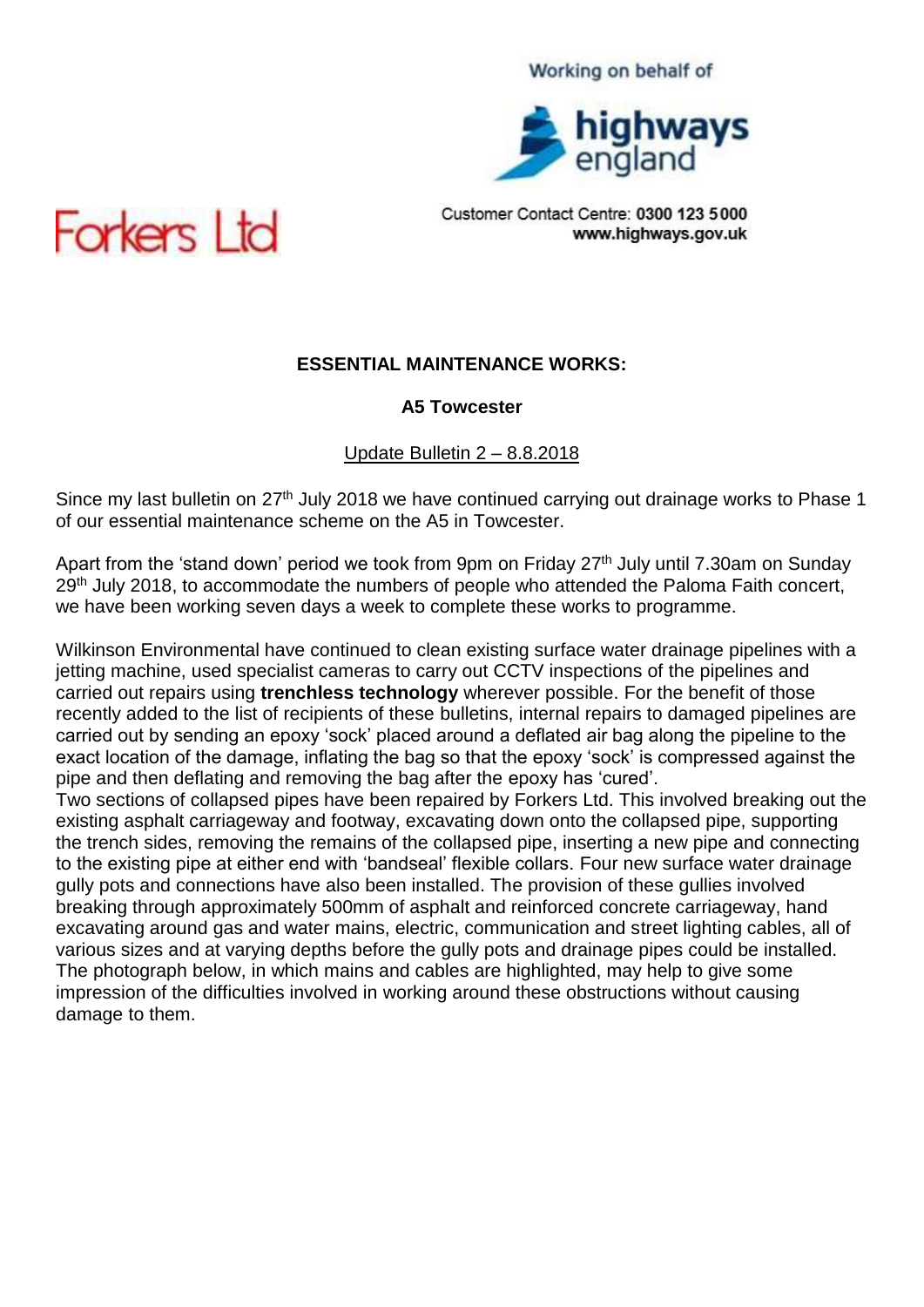

## Customer Contact Centre: 0300 123 5000 www.highways.gov.uk

# **Forkers Ltd**



The excavations have been backfilled using both foamed concrete and a granular material depending on whether there was room for compaction of the material. Permanent reinstatement of the carriageways and footways has been carried out using a polymer modified mastic asphalt highway reinstatement system. All drainage works in Phase 1, which are outside of the newly resurfaced area, are programmed for completion on Sunday 12<sup>th</sup> August 2018.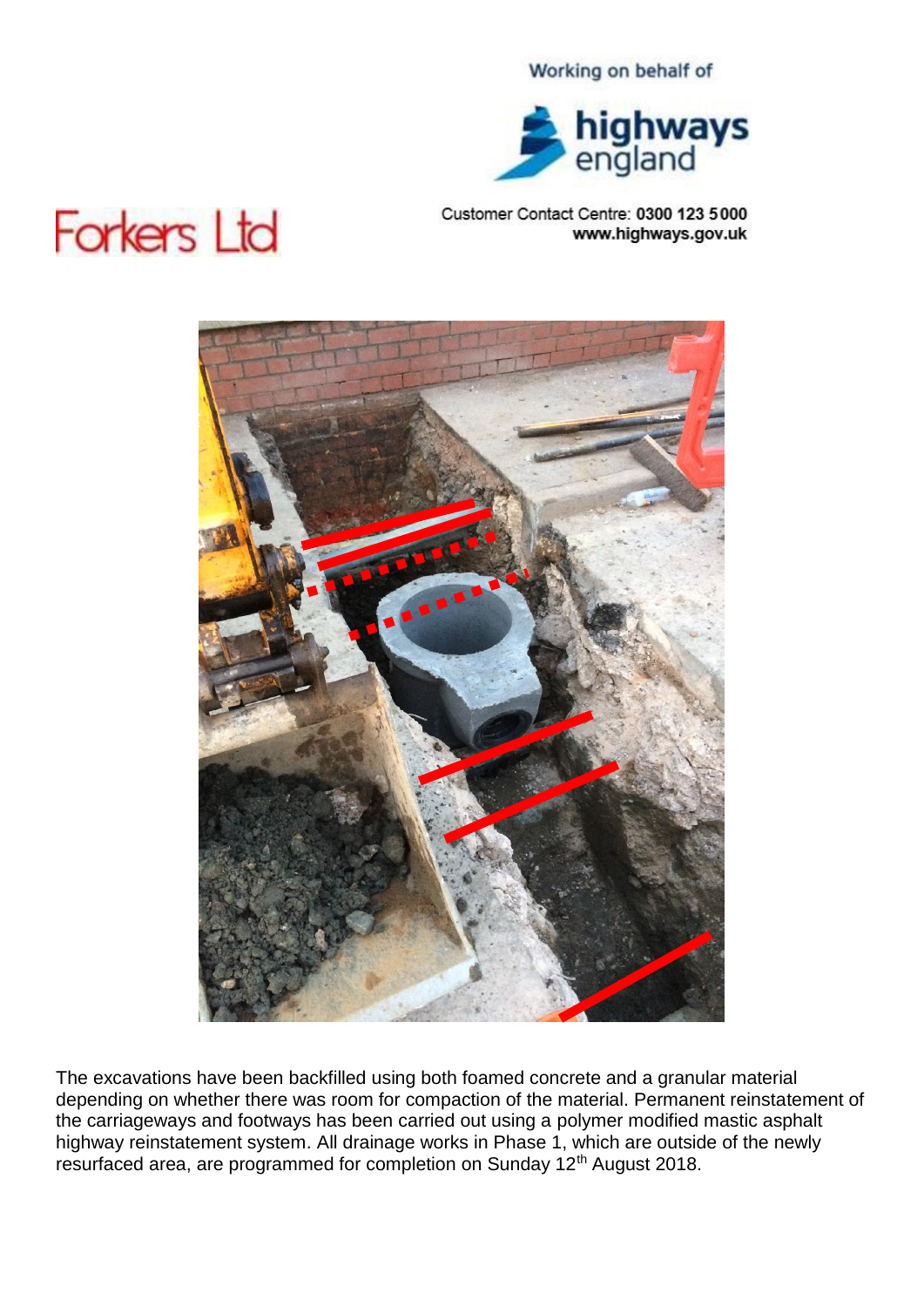# highways

Working on behalf of

Customer Contact Centre: 0300 123 5000 www.highways.gov.uk



At present local traffic can travel north up the A5 to the junction with Brackley Road and Northampton Road and turn either right or left at that point. Local traffic can also approach this junction from both Northampton Road and Brackley Road and either travel straight ahead or turn south down the A5. **This situation will change on Thursday 9th August 2018 only** when we start our resurfacing, high friction surfacing, road markings and traffic loop works.

**On Thursday 9<sup>th</sup> August 2018** Tarmac Ltd will start work on the carriageway from the A5 / Brackley Road / Northampton Road junction northwards up to Towcester Fire Station. The works will involve milling the carriageway surface to a depth of 50mm, applying tack coat to the milled surface and then machine laying approximately 100 Tonnes of asphalt surface course material to a compacted thickness of 50mm. In order to carry out this work safely we need to **close Northampton Road at the junction**. However, in order to try and keep the disruption this may cause to a minimum **we shall carry out the works between 9am and 1pm only.** Northampton Road will then be reopened to traffic. Please be aware that the time we reopen Northampton Road does depend on the curing time required before we can put traffic on the newly laid surfacing material. If we experience particularly high temperatures that curing time may need to be extended by a further hour or so. Access to Northampton Road will still be available one way from the south via Chantry Lane and Moat Lane and also off the southbound A43.

On Friday 10<sup>th</sup> August 2018 Wilson Scott will lay High Friction Surfacing (HFS) to areas of the newly resurfaced carriageway and also apply road markings to replace those removed during the surfacing works.

This will be followed by J. McCanns saw cutting the carriageway and installing traffic signal loops on Saturday 11<sup>th</sup> August 2018.

**Neither of these operations will involve the closure of Northampton Road** but there are likely to be delays to journey times for any traffic using the junction over these three days.

We have managed to accommodate parking for residents and businesses in the lay byes and on designated parking areas adjacent to the footways between the junction and the Fire Station since our works started on 23rd July 2018. As stated in my first bulletin this will unfortunately not be possible whilst these particular works are being carried out so I would ask for your forbearance in either using the public car parks or finding other offstreet parking during this time. The types and size of plant being used, together with the particular operations being carried out means we cannot accommodate vehicles being parked in close proximity.

**Please note that the red offstreet parking permits for phase 1 will not be required from Monday 13th August 2018.**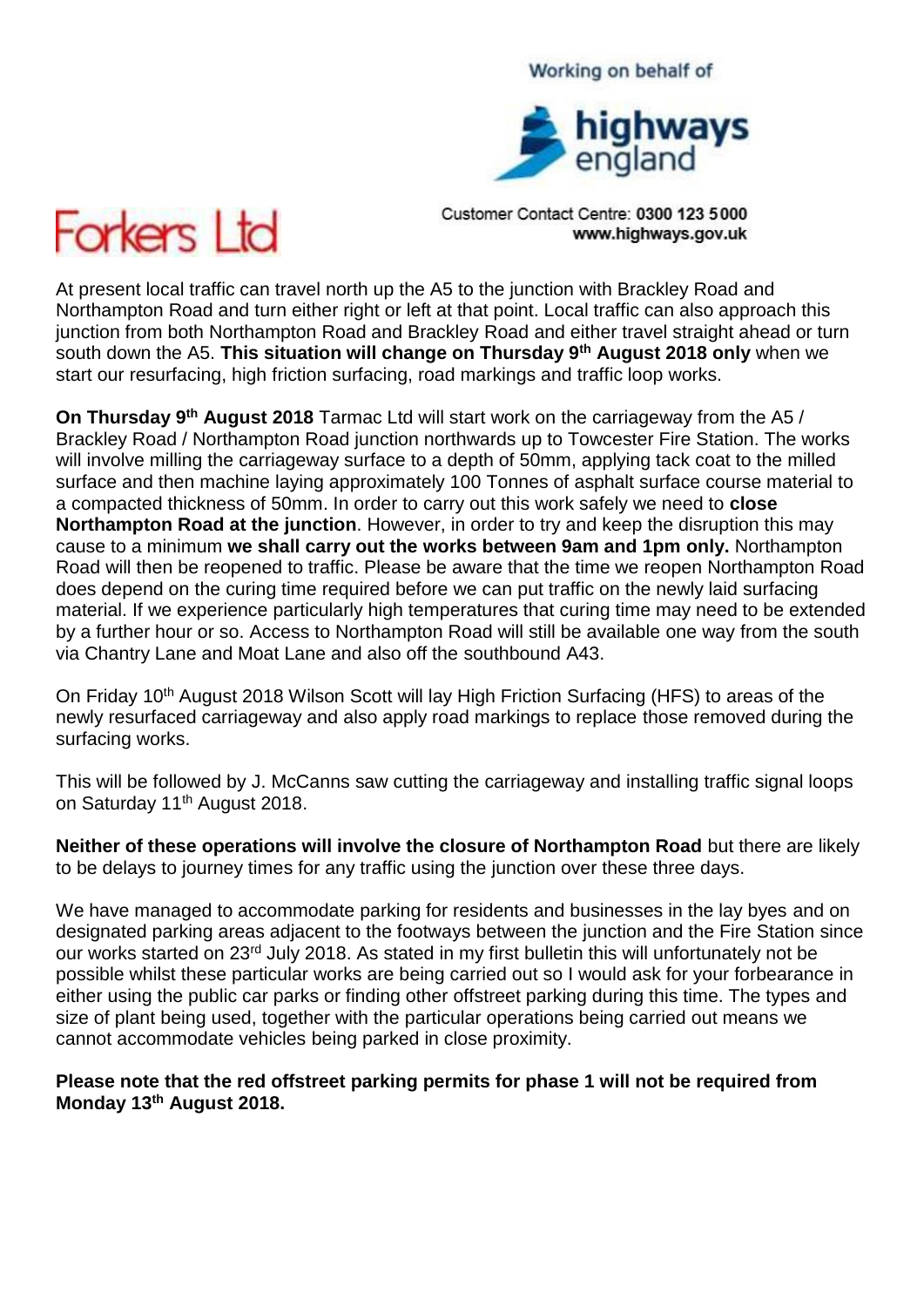# highways<br>england

Working on behalf of

Customer Contact Centre: 0300 123 5000 www.highways.gov.uk



On **Monday 13th August 2018** we will start works to **phase 4** between Vernon Road (The Olive Tree) and a point approximately 60 metres south of Marlow Road. i.e. towards Milton Keynes. Works within this phase will include: cleaning existing surface water drainage pipelines with a jetting machine, using specialist cameras to carry out CCTV inspections of the pipelines and carrying out repairs where required using trenchless technology, replacing gully gratings and frames. Resetting access chamber covers and frames and replacing where required, excavating trial holes to ascertain condition of reinforced concrete road slab and temporarily reinstating those excavations, milling the carriageway surface to a depth of 50mm, applying tack coat to the milled surface and then machine laying asphalt surface course material to a compacted thickness of 50mm, applying High Friction Surfacing (HFS) to areas of the newly resurfaced carriageway and applying road markings to replace those removed during the surfacing works.

These works are programmed to take approximately four days. During this time access to and from Vernon Road and Reffield Close will be available but only from or to the north i.e. the Town centre. Access to the A5 / Marlow Road junction will not be available between the hours of 9.30am and 3.30pm. Stagecoach are suspending their 'bus services using the Marlow Road junction during that time period only. the lay bye south of Laurel Place is being resurfaced and so will not be available for parking until we have completed all of our works in phase 4. Off street parking permits will be issued to those residents of homes in London Road within phase 4 together with those in Laurel Close who have off street parking. Access to and from these areas will be under escort of our traffic marshals. We will also have traffic marshals posted at Towcester Racecourse roundabout and at the junction with Vernon Road.

We currently have a safety camera van set up just inside our traffic management closure for Phase 1 pointing south down the A5 which is monitoring incursions into our work site and undertaking a traffic count. I can confirm that we have had no incursions to date and that the number of heavy vehicles which have come through to our first phase hard closure point on the north side of the A5 / Brackley Road / Northampton Road is minimal.

**NB**: Please note that all our planned road works may be subject to change due to weather conditions or unforeseen circumstances.

I'm sorry that you are receiving this bulletin just before the Northampton Road closure tomorrow. Confirmation that we would only need to close Northampton Road for part of one day and not two as previously programmed has only just been received following discussions about increasing resources to attain that outcome.

I apologise for any disruption our works may cause. Please plan ahead and allow extra time for your journey.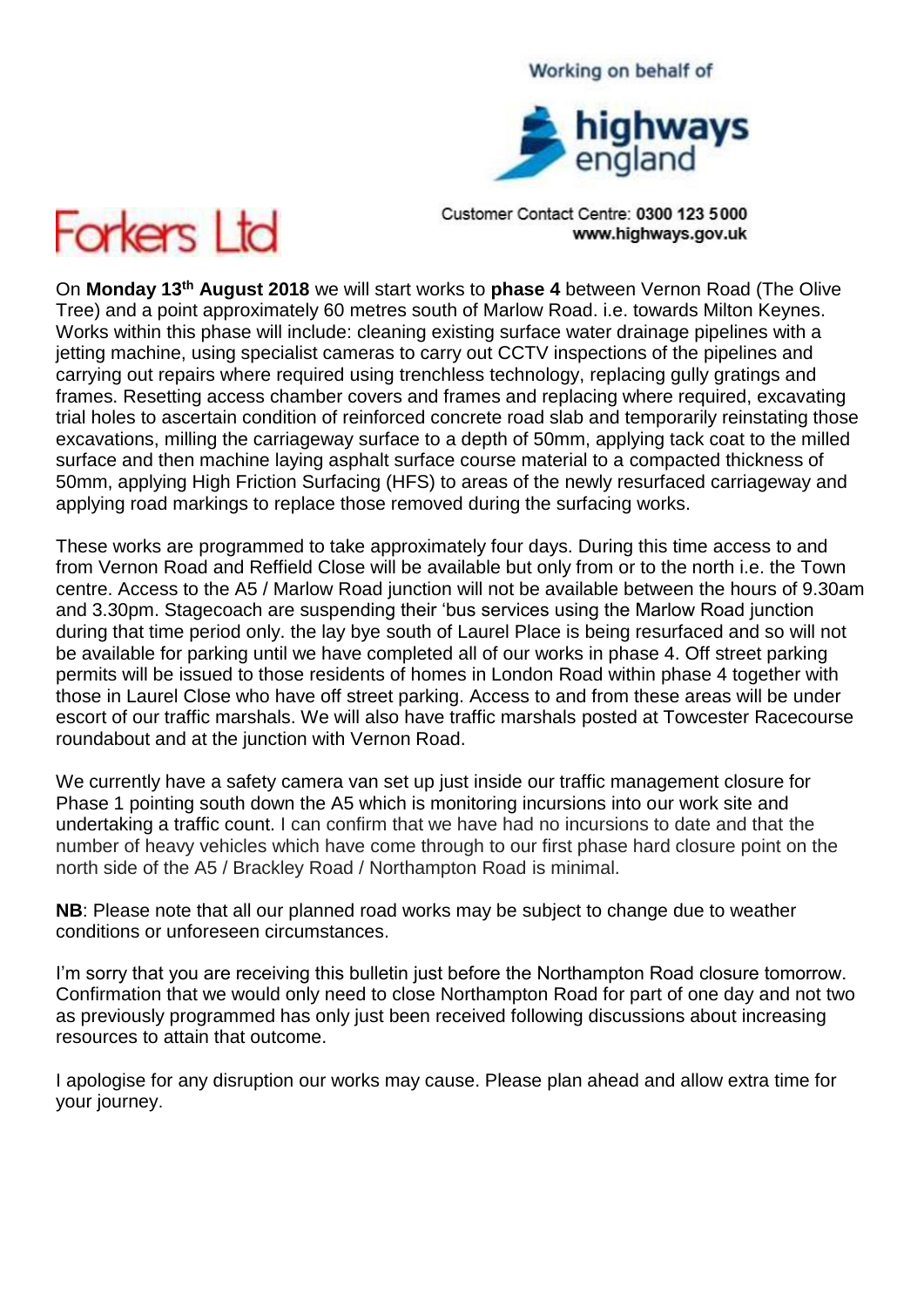

Customer Contact Centre: 0300 123 5000 www.highways.gov.uk



For further information, please contact:

Mike Healy

Public Liaison Officer – Working on behalf of Highways England



Mobile: 07964 114 623 Email: [infoA5towcesterhighstreet@forkers.com](mailto:infoA453-A52@forkers.com)